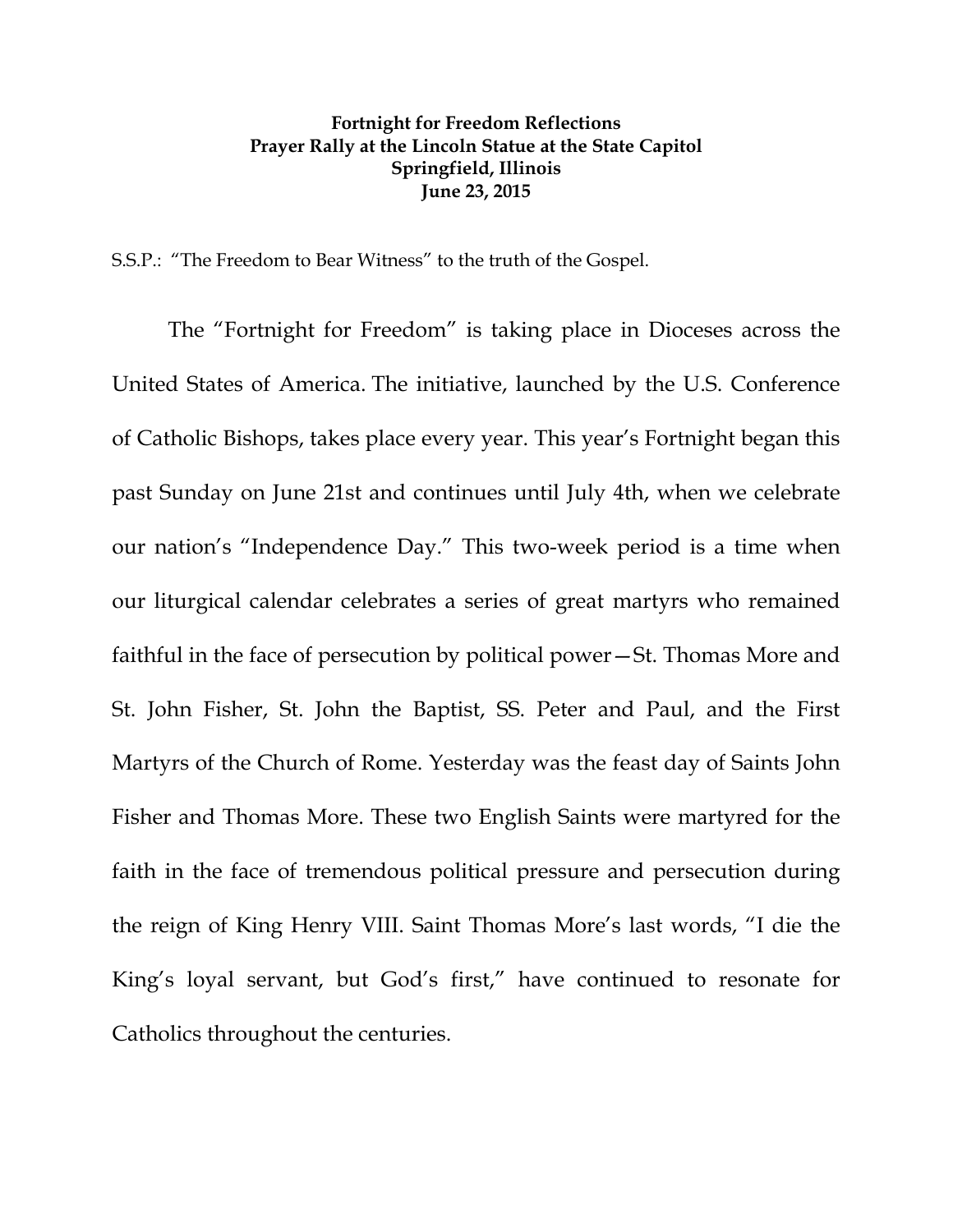The theme for this year is "The Freedom to Bear Witness" to the truth of the Gospel. Archbishop William E. Lori, Archbishop of Baltimore and Chairman of the U.S. Catholic Bishops' Ad Hoc Committee for Religious Liberty, explains the theme of the "Freedom to Bear Witness" in these words: "Keeping the spirit of the Gospel means that Catholic institutions are to bear witness in love to the full truth about the human person by providing social, charitable, and educational services in a manner that fully reflects the God-given dignity of the human person."

Cardinal Donald Wuerl, Archbishop of Washington, wrote in his recent pastoral letter that our political culture is losing patience with the inconvenient truths of the Catholic faith, saying, "Here in the United States ... priests, professors and others on college campuses have already been threatened with disciplinary action for expressing Catholic teaching."1 Noting current challenges Catholics face in living their identity, the Cardinal points out how in many parts of the world, Christians are being murdered because of their faith. In the United States, Cardinal Wuerl says that laws, policies and practices are being enacted that infringe on the freedom of individual Catholics to live their faith, and on Catholic ministries to carry out their work while remaining true to Church teaching.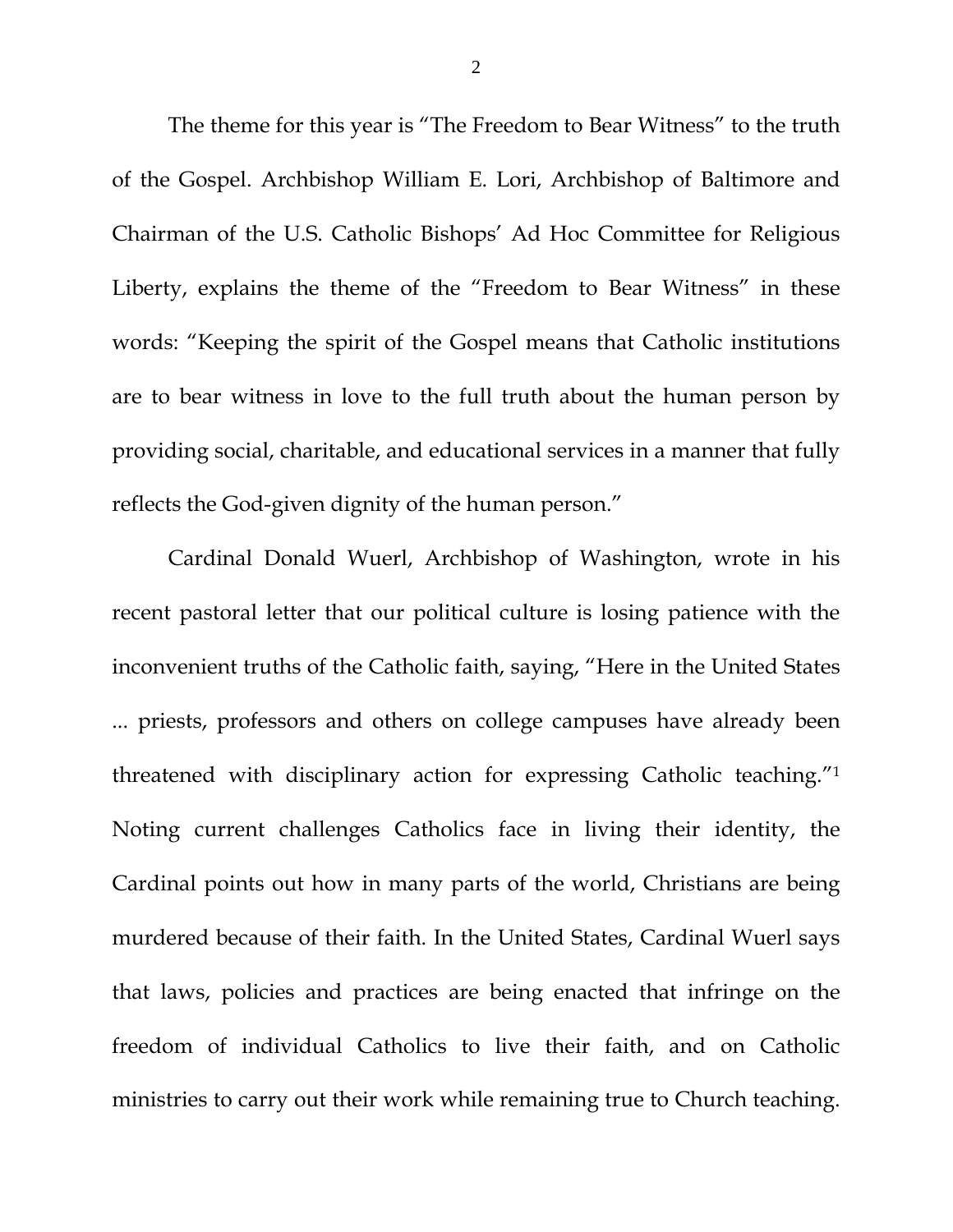"Claims of discrimination should not be allowed to become the new weapon for diminishing religious freedom and outlawing institutional Catholic identity," he says. 2

This past April 26, Tom Farr, Director of the Religious Freedom Project at the Berkley Center for Religion, Peace & World Affairs in Washington, D.C., delivered the opening keynote address at the Annual Conference of the National Diocesan Attorney's Association, entitled, "ISIS and Indiana: the Global Crisis of Religious Liberty and Catholic Responsibility." Farr argued that the decline of religious liberty in the United States is handicapping U.S. foreign policy, with dramatic consequences for American national security, the fate of Christians and other minorities abroad, and the Roman Catholic Church. He exhorted Catholics to defend religious freedom as necessary for their fellow citizens and to the continued health of American democracy.3

John Garvey, President of the Catholic University of America, has written about religious liberty and the practice of charity, saying, "We show God's image, and our likeness to him, through the practice of charity. 'God is love.' This was revealed most perfectly to us, St. John explains, when 'God sent his only Son into the world so that we might have life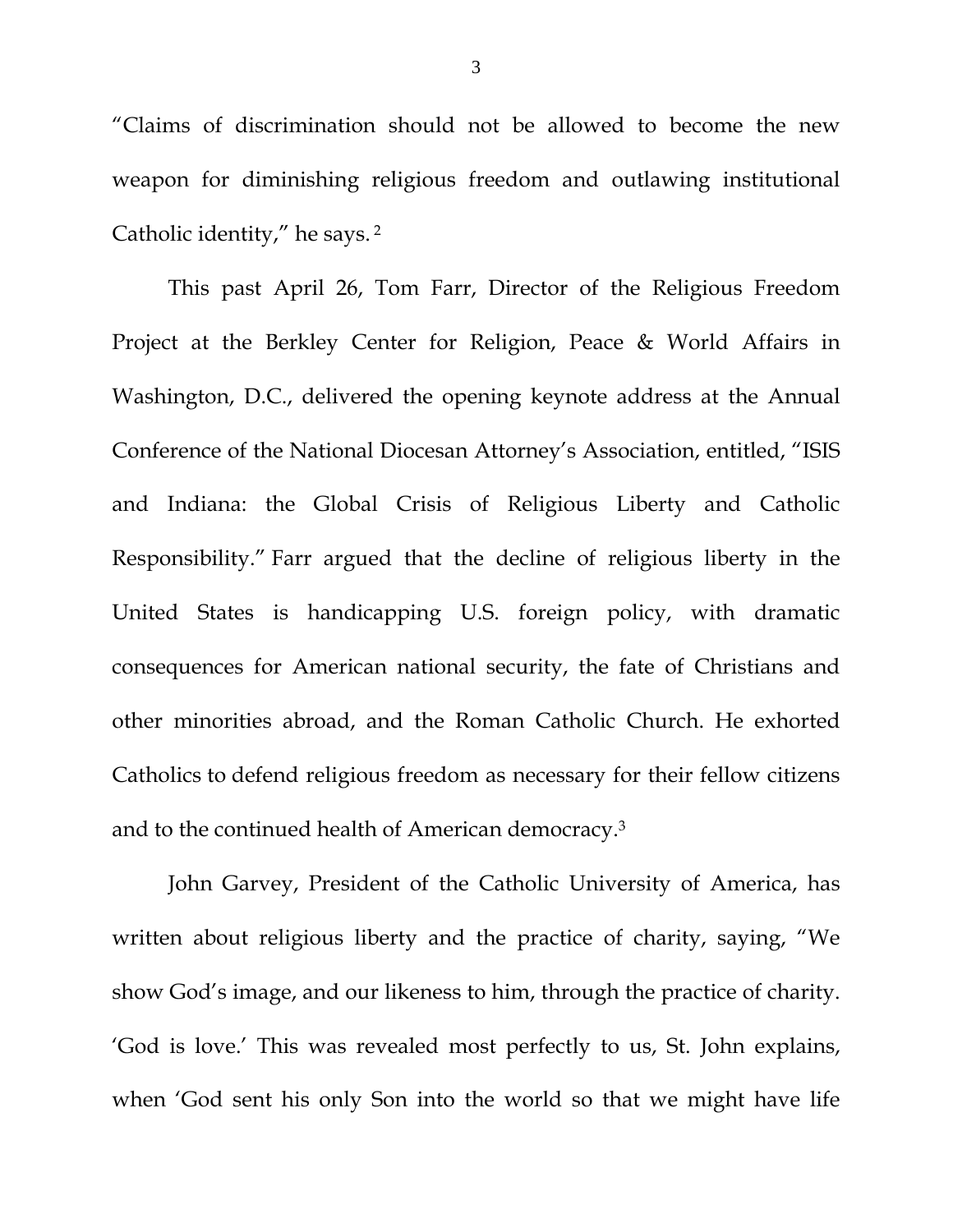through him' (1 Jn 4:8-9). When we feed the hungry, clothe the naked, care for the sick, visit the imprisoned, we imitate the love of God. And by imitating divine love, we manifest divine love. When people experience charity motivated by believers' love for God, they experience God's goodness. Throughout the Church's history, her practice of charity has been the most compelling witness to the goodness of God and the value of religious devotion. . . . Even when the experience of charity does not lead others to belief in God, it demonstrates that religious devotion makes an invaluable contribution to the common good. At the same time, through the practice of charity, believers manifest the great dignity of the human person—their own and that of the people they minister to. By serving others out of a love grounded in faith, we witness to the ability of the human person to devote himself freely to God and to participate in the divine life of love. Our practice of charity affirms the dignity of those we serve by demonstrating that what they need, as much as food, shelter, and health care, is love—because human beings are made for God, who is love."4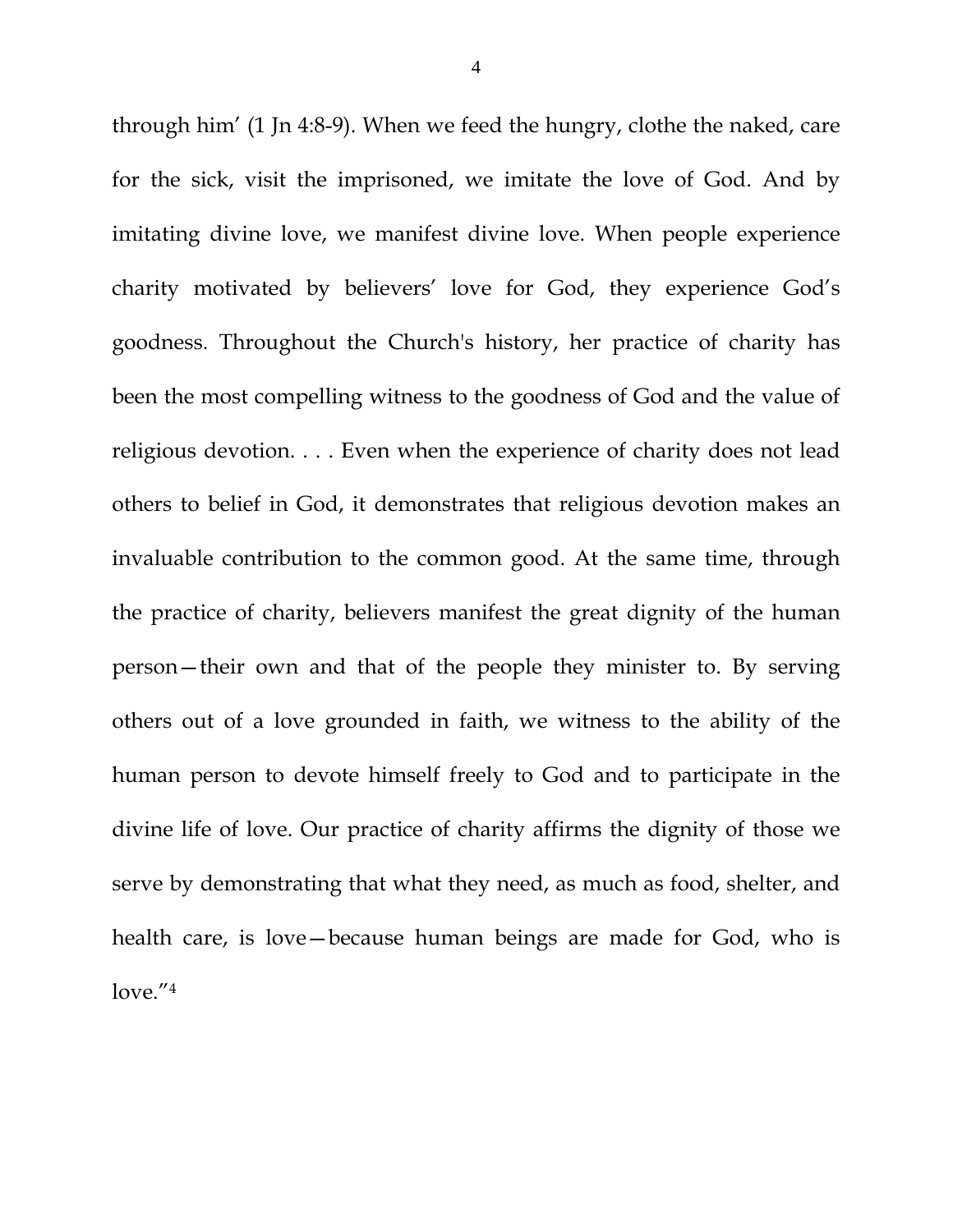Imitating and manifesting divine love through our actions is the reason why freedom of religion cannot be reduced to freedom of worship. Religious liberty is more than being able to pray in our churches, synagogues, mosques and other places of worship; religious liberty means being able to put those beliefs into practice in our hospitals, schools and social services like Catholic Charities.

In this regard, Pope Francis has said that "a healthy pluralism…does not entail privatizing religions in an attempt to reduce them to the quiet obscurity of the individual's conscience or to relegate them to the enclosed precincts of churches, synagogues or mosques."5 In his Address to Participants in the Conference on International Religious Freedom and the Global Clash of Values, Pope Francis remarked, "Religious freedom is not only that of private thought or worship. It is the liberty to live, both privately and publicly, according to the ethical principles resulting from found truth."6

These threats to religious freedom are occurring not just in far-away places, but right here in Springfield in our State Capitol, where a bill is being pushed that would diminish the conscience rights of health care workers. In courts throughout our country, we continue to hope for justice

5